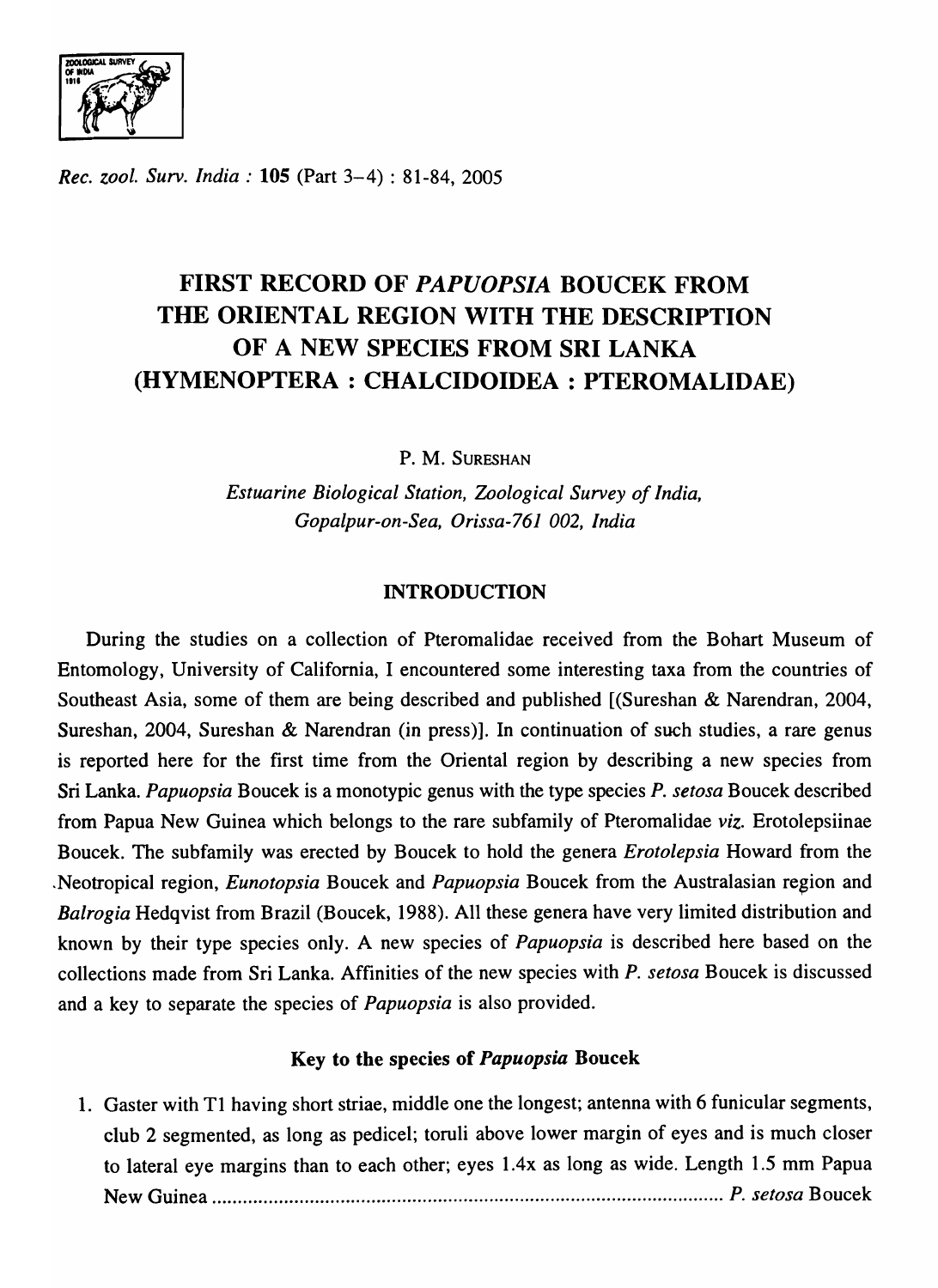Gaster (Fig. 2) with TI having longer striae on sides reaching up to middle; antenna (Fig. I) with 7 funicular segments when club counted 3 segmented, longer than pedicel; toruli below lower margin of eyes, separated from lateral eye margins by a distance almost equal to that between them; eyes 2x as long as wide. Length 2.2 mm. Sri Lanka ............ P. *striata* sp. nov.

# *Papuopsia striata* sp. nov. (Figs. 1-3)

*Female*: Length: 2.2 mm. Black with faint matallic gloss; antennae with scape testaceous, remainder brown except club testaceous; eyes dirty white; mandibles brown; bristles on body and wings brown; coxae concolorous with body, remainder of legs testaceous with fore and hind femora brownish; wings sub hyaline, veins pale brown.

*Head*: (Fig. 1) In front view 1.25x as wide as long, closely and shallowly reticulate with shallow piliferous punctures and sparse strong brown bristles; malar space O.3x as long as eye; eyes with minute pubescence,  $2x$  as long as wide, separated by  $0.71x$  their height (measured at maximum width at lower face); scrobal cavity deep, smooth and polished, converging upwards, margin carinate, on lower half reaching orbits, inter antennal ridge reaching one third length; upper edge of scrobe separated from front ocellus by a distance slightly shorter than its diameter; clypeus reduced, its anterior margin round; mandibles 2 toothed; malar grooves distinct, slightly arched; gneae narrow with several irregular longitudinal rugae, posteriorly carinate; toruli separated from lateral eye margin by a distance almost equal that between them; no temple; POL slightly greater than 2x DOL, ocelli large. Antennae (Fig. 1) slender, scape long, O.75x as long as eye, pedicel as long as FI and F2 combined; anellus small, transverse, funicle with 6 segments (if club counted 2 segmented, then funicle with 7 clearly separated segments) each with a single row of sensillae, pubescence small, basal funicular segments longer than wide, distal segments sub transverse, gradually becoming thick towards the tip, club three segmented, longer than pedicel, sub acuminate.

*Thorax:* Pronotum short and broad, crescentric, dorsally not carinate, anterior margin of collar with a row of strong backwardly directed bristles, collar almost smooth, neck transversely reticulate; lateral panel with a distinct transversely striated area; prepectus smooth and shiny. Mesoscutum uniformaly reticulate, covered with long bristles, notauli finely groove like, complete; axillae smooth. Scutellum similarly sculptured as on mesoscutum and covered with strong bristles, frenal area smooth and bare; its beginning marked on either side by a strong long bristle. Dorsellum smooth, broad, medially with a crescentric depression. Propodeum (Fig. 2) with distinct median carina, plicae and a weak oblique costula, which never connect to median carina directly, in front of costula with several longitudinal rugae, behind costula depressed, outside of plicae with deep depressions sloping to short supracoxal flanges; spiracles small, oval, near to metanotal border. Thoracic pleura smooth with mesepistemum distinctly reticulate, upper mesepimeron with a sizeable depression. Metapleuron smooth and concave. Legs slender, but hind coxae stout, transversely striate reticulate, dorsally bare, ventrolaterally hairy; hind femur slightly clavate, hind tibiae with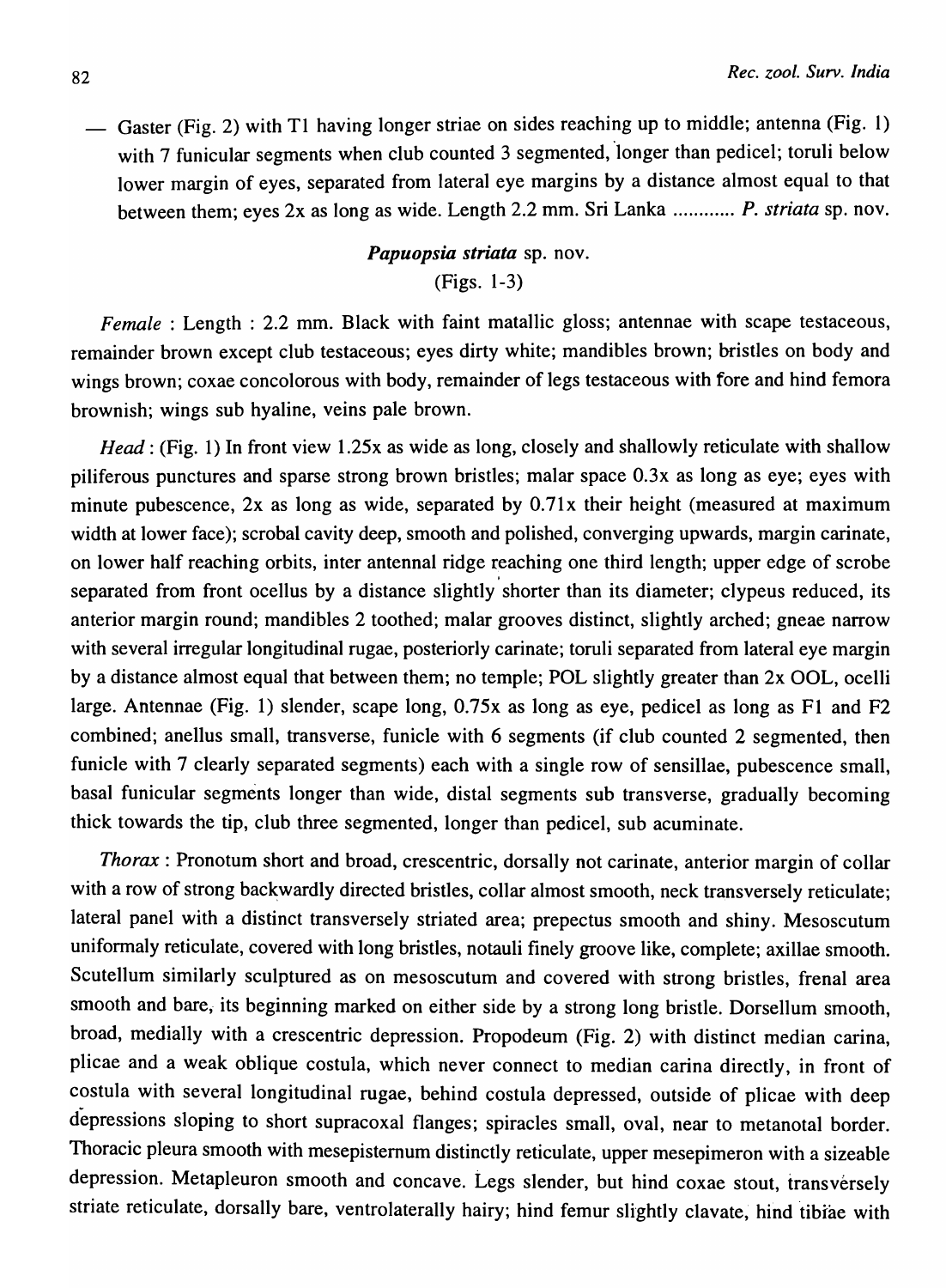

Figs. 1-3. : *Papuopsia striata* sp. n. Female: Head in front view; 2. propodeum and gaster in dorsal view; 3. forewing venation.

2 strong unequal spurs. Forewing (Fig. 3) 2.61x as long as broad, pilosity becoming proximally longer, almost bristly, including basal and cubital hairline; marginal fringe moderate; SMV with 8 strong setae; speculum very narrow and closed below; basal cell with 8 strong setae and few small scattered setae, closed below by complete cubital hair line; basal hair line complete; speculum open below; costal cell hairy on the upper half. Relative lengths of SMV 19, MV 9, PMV 4.5, STY 3.5.

*Gaster*: (Fig. 2) Petiole 2x as broad as long; gaster 1.7x as long as broad in dorsal view; T1 covering O.6x total length of gaster, anteriorly narrowed, dorsally at base depressed and with radiating striae, longer on sides reaching up to middle of T1.

*Holotype*: Female: Sri Lanka: Kegalla district (1 km S. Rambukkana), 7.xi.1993, coll. Soderlund (deposited in Bohart Museum of Entomology, University of California).

*Etymology*: The species is named is after the nature of peculiar striae on gaster.

*Remarks:* This species closely resembles *P. setosa* Boucek in general morphology but differs from it in having gaster with base of Tl having longer striae on sides reaching up to middle and